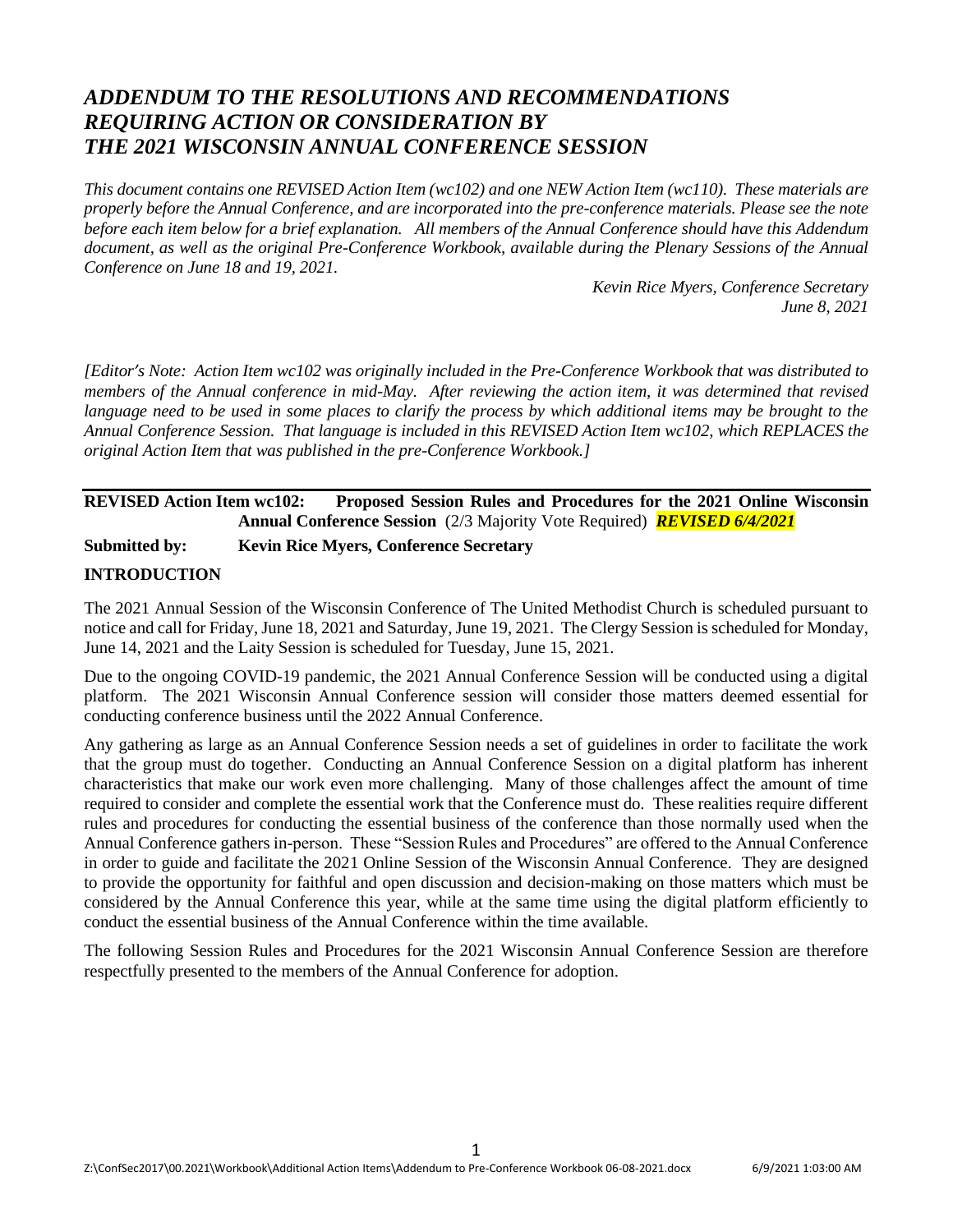# **RESOLUTION:**

**Whereas** the Wisconsin Annual Conference has approved a resolution authorizing the use of an Online Meeting Platform for the 2021 Session of the Wisconsin Annual Conference of The United Methodist Church,

**Therefore be it resolved** that the 2021 Session of the Wisconsin Annual Conference of The United Methodist Church, meeting online using the ZOOM Webinar Platform on Friday and Saturday, June 18-19, 2021, adopts the following "Session Rules and Procedures" as the basis for conducting the 2021 Annual Conference Session.

#### **A. General Rules.**

- 1. These Session Rules and Procedures will guide both the preparation for and the activity during the plenary sessions of the 2021 Annual Conference. An edition of these Session Rules and Procedures that includes material specific to the Clergy Session will be included in the Report of the Board of Ordained Ministry and presented for adoption at the beginning of the Clergy Session.
- 2. These Session Rules and Procedures apply to the 2021 Annual Conference session notwithstanding any prior conference standing rule or policy. If there is a conflict between conference standing rules and policies and these Session Rules and Procedures, the Session Rules and Procedures will take precedence.
- 3. *Conference Rule 3.3.3 - Implications Committee* is suspended for the duration of the 2021 Annual Conference Session. The time limitations of using a virtual platform in a two-day session do not allow an Implications Committee to do effective work. Questions related to the implications of any motion to amend the Proposed 2022 Wisconsin Conference Budget will be referred to the Chairperson of the Conference Council on Finance and Administration and/or the Conference Treasurer for response.
- 4. References to the *Discipline* in these Session Rules and Procedures are to the current *Book of Discipline of The United Methodist Church ("Discipline")* unless it is otherwise clear from the context that the subject matter refers to an earlier version.

The latest edition of *Robert's Rules of Order Newly Revised* shall be the guiding resource in all cases where the *Discipline,* these rules, or other conference rules do not apply. In case of a conflict between these *Session Rules* and *Robert's Rules of Order Newly Revised*, these *Session Rules* shall take precedence.

- 5. The coordinator for the digital conference is GNTV Media Ministry ("GNTV"), working in cooperation with Conference support persons. Together they have developed and published instructions for registration, debate, voting and other processes.
	- a. The digital platform for the Annual Conference session is Zoom Webinar.
	- b. Zoom Webinar uses key terminology: "Panelist" is an individual who is leading, presenting, assisting leadership, or a promoted attendee allowed to speak and be heard by everyone attending the conference. "Attendee" is an individual who is able to see and hear what is happening, but who must be given access to speak and be heard by the presiding officer.
- 6. The most recent version of these instructions published prior to the opening plenary session are deemed incorporated into these *Session Rules and Procedures*, and will be used to govern decisions made during the Annual Conference session.
- 7. These *Session Rules and Procedures* will be presented for adoption by a two-thirds (2/3) majority vote in the opening plenary session.
- 8. These *Session Rules and Procedures* may be amended from the floor of the Annual Conference session prior to their adoption at the beginning of the opening plenary session. Any proposed amendment to these Session Rules and Procedures will require a two-thirds vote of the voting body.
- 9. Once adopted, these *Session Rules and Procedures* may not be amended during the remainder of the 2021 Annual Conference Session.
- 10. The presiding officer for all sessions of the Annual Conference is the resident bishop or his designee.

#### **B. Membership and Setting the Bar**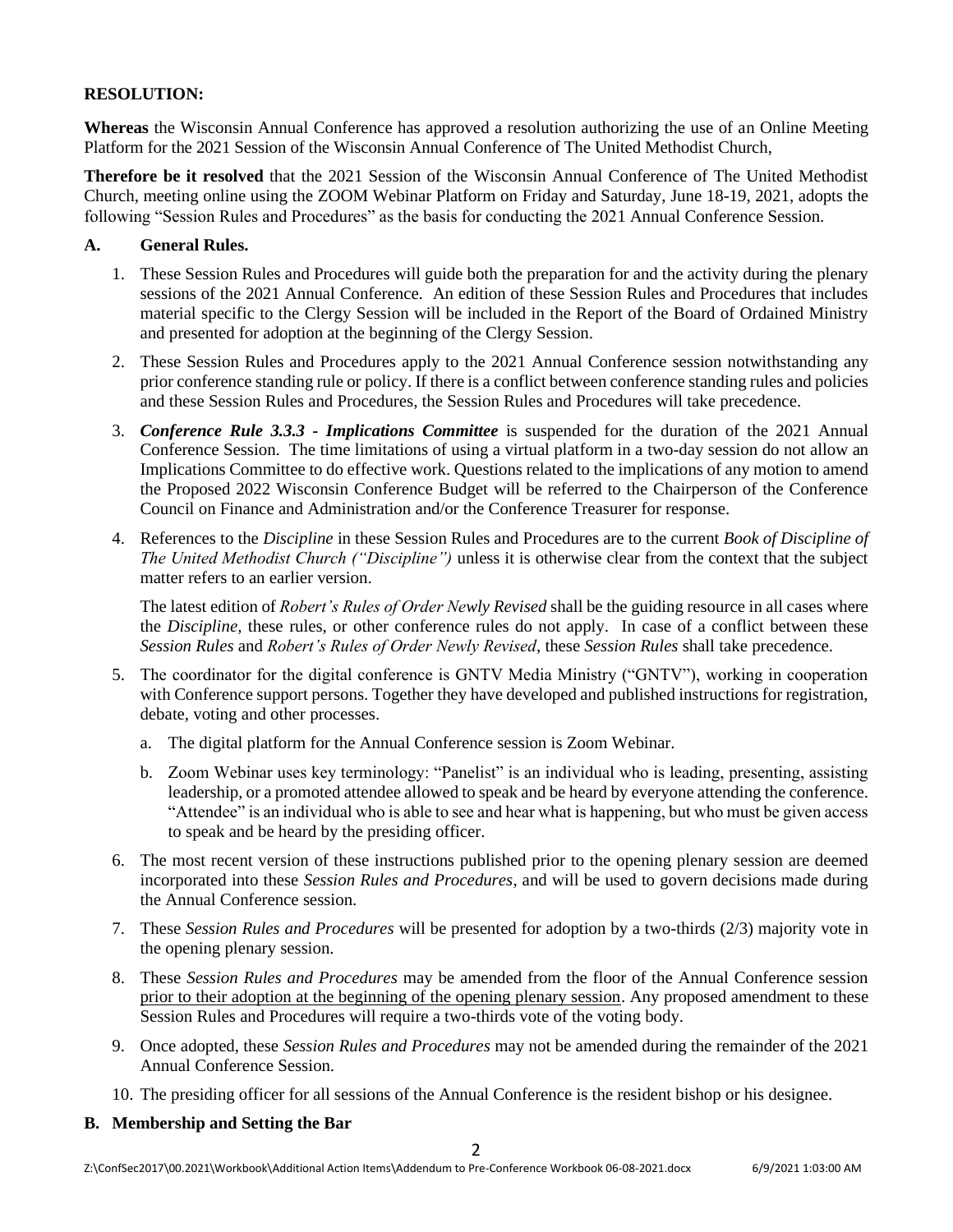- 1. The bar will be set through the registration process.
- 2. Members authorized to vote will be screened when they register and issued a voter-unique identifier code for use in voting.
- 3. Only persons using their voter-unique identifier code will be permitted to vote.
- 4. The voter-unique identifier code issued to each person secures the ballots so that only registered and authorized attendees can vote.
- 5. The voter-unique identifier code will screen according to lay and clergy categories, as otherwise provided in the *Discipline*.
- 6. The voter-unique identifier code relies on the technology of the digital platform process and will not be independently monitored by human eyes unless a proper challenge is made to the qualifications of a given voter and this challenge is recognized by the presiding officer.
- 7. All lay and clergy members of the Wisconsin Annual Conference have the privilege of the floor and may address any issue before the body when recognized by the Bishop to speak.
- 8. Membership and formulas for lay/clergy equalization shall be those in effect for the 2017 session of the Wisconsin Annual Conference.
- 9. Roll call will be taken by recording the names and email addresses of persons who have been issued a voterunique identifier code and matching those names with the persons who log on to the Annual Conference session.
- 10. Any active clergy who must be absent from the Annual Conference Sessions shall Email a request for an excused absence, along with the reasons for their absence, to the Conference Secretary at [ConfSec@wisconsinumc.org](mailto:ConfSec@wisconsinumc.org) and to the clergyperson's District Superintendent prior to the opening of the Annual Conference Session. Unexcused absences will be handled following the procedures of ¶602.8 of the *2016 Book of Discipline*.
- 11. Voting privileges belong to all those authorized to vote by the *2016 Discipline* and by Wisconsin Conference Rules 2.1.0 and 2.2.0.

#### **C. Voting and Quorum.**

- 1. Voting is authorized by the following methods as called for by the presiding officer:
	- a. Voting for specific action: This method will be used generally for votes requiring a majority or supermajority vote. Examples of majority vote actions include approval of the conference budget and routine Annual Conference Action Items. Examples of super-majority votes are certain clergy classifications and certain parliamentary votes. Items that require a super-majority vote will be clearly identified in the Pre-Conference Workbook or the Report of the Board of Ordained Ministry.
	- b. Voting by class or slate of candidates: This method may be used for certain clergy classification votes and for other votes where deemed expedient or proper by the presiding officer.
	- c. Voting by ranked-choice: Qualified voters may be asked to vote for a specified number of choices from a group of options on a particular ballot. The voter must vote for exactly the number of choices specified for that particular ballot. The specified number of choices receiving the most votes after one ballot shall be deemed approved.
- 2. A majority vote is more than half of those eligible voters present and voting on a particular ballot. A onethird (1/3) vote is at least one-third of those eligible voters present and voting on a particular ballot. A twothirds (2/3) vote is at least two thirds of those eligible voters present and voting on a particular ballot. A three-fourths (3/4) vote is at least three-fourths of those eligible voters present and voting on a particular ballot.

3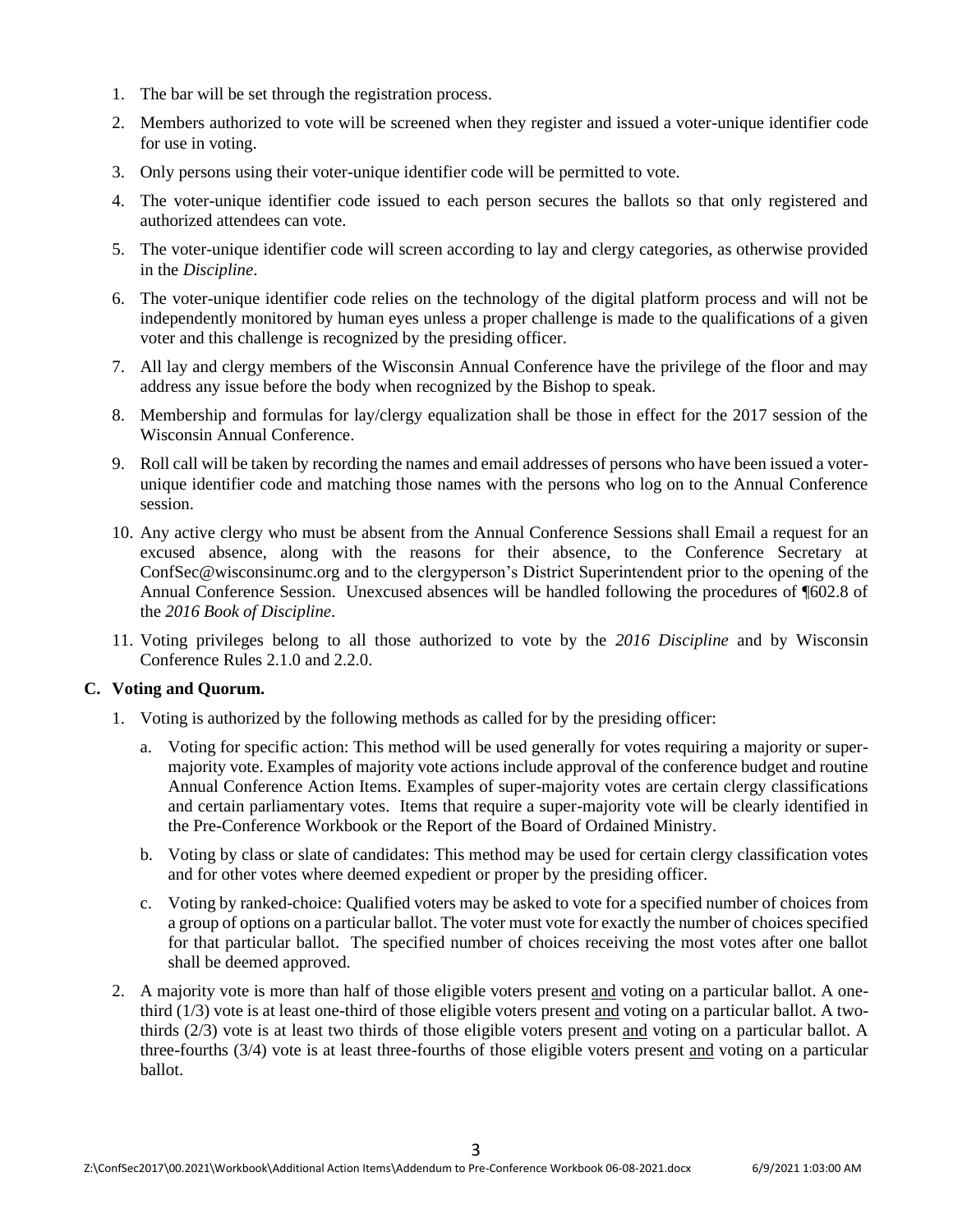- 3. For all purposes on any vote otherwise called for during the Annual Conference session, a member is deemed "present and voting" if the member votes using the voter-unique identifier code that has been assigned to that person to cast a ballot.
- 4. For all purposes, a quorum shall be all members present and able to vote.
- 5. The digital voting platform is designed to provide an accurate vote count following the close of a vote. A report will be made on each vote taken in as timely a manner as possible within the limits of the digital platform, technology and human efforts.
- 6. All motions and amendments made during the Annual Conference session must be submitted in writing prior to being recognized on the floor. This shall be done by using the "Get Recognized" feature of the ZOOM Webinar platform discussed below under "Debate". For lengthier motions or amendments (exceeding a short paragraph or 1023 characters), the proponent must use both the "Get Recognized" feature to signal that a motion or amendment is forthcoming, and also send the motion to both of the following email addresses to transmit the body of the motion or amendment: [ac@gntv.info](mailto:ac@gntv.info) and [ConfSec@wisconsinumc.org](mailto:ConfSec@wisconsinumc.org)

#### **D. Debate.**

- 1. The debate process during the Annual Conference session will generally follow the GNTV instructions. These instructions include:
	- a. Individuals wishing to speak may only be recognized by using the "Get Recognized" feature to express why they want to be recognized. These expressions will be placed in a queue for the presiding officer.
	- b. Use the "Get Recognized" feature to indicate why you want to speak. You must indicate on the "Get Recognized" form the exact purpose of your request for recognition: Ask a Question; Motion; Amendment; Second; Call the Question; Point of Order; Moment of Personal Privilege; and so forth.
	- c. If submitting a motion or amendment, you must submit the text in writing as provided above in Rule  $C(6)$ .
	- d. Once recognized by the presiding officer, the attendee should use the "Raise Hand" feature of the ZOOM Webinar Platform to be identified in the attendee list. Their microphone will then be enabled by GNTV. The attendee then needs to unmute their microphone and begin speaking.
	- e. Please note that the "Chat" feature of the ZOOM Webinar Platform will be disabled during plenary sessions. Attendees cannot use the "Chat" feature to be recognized or take other action during debate or voting.
- 2. The presiding officer at any given session shall have the discretion to recognize who speaks to any matter and in what order. A member is not entitled to speak to a matter until recognized by the presiding officer.
- 3. The presiding officer may declare a recess in the proceedings at any time to address technical difficulties with respect to such proceedings, or for any other purpose deemed appropriate by the presiding officer.
- 4. The presiding officer may order the tabling or postponement of any motion, amendment or other matter on the floor to permit a sidebar discussion. The presiding officer may re-call the tabled matter at the next convenient time.
- 5. Members shall speak no more than once on a given item. Debate on motions and amendments shall be limited to three (3) speakers in favor and three (3) speakers against with a two (2) minute time limitation per speaker. In addition, the presenter of the motion, or person designated by the presenter, shall be entitled to no more than two minutes to close the debate. It shall be the privilege of the presiding officer to request the following procedure for debate: to recognize alternately someone for and someone against the issue, and, when possible, give balance to clergy and lay members. A timer should appear on the speaker's screen once recognized to speak.
- 6. The presiding officer shall have the discretion to expand debate on any debatable motion or amendment.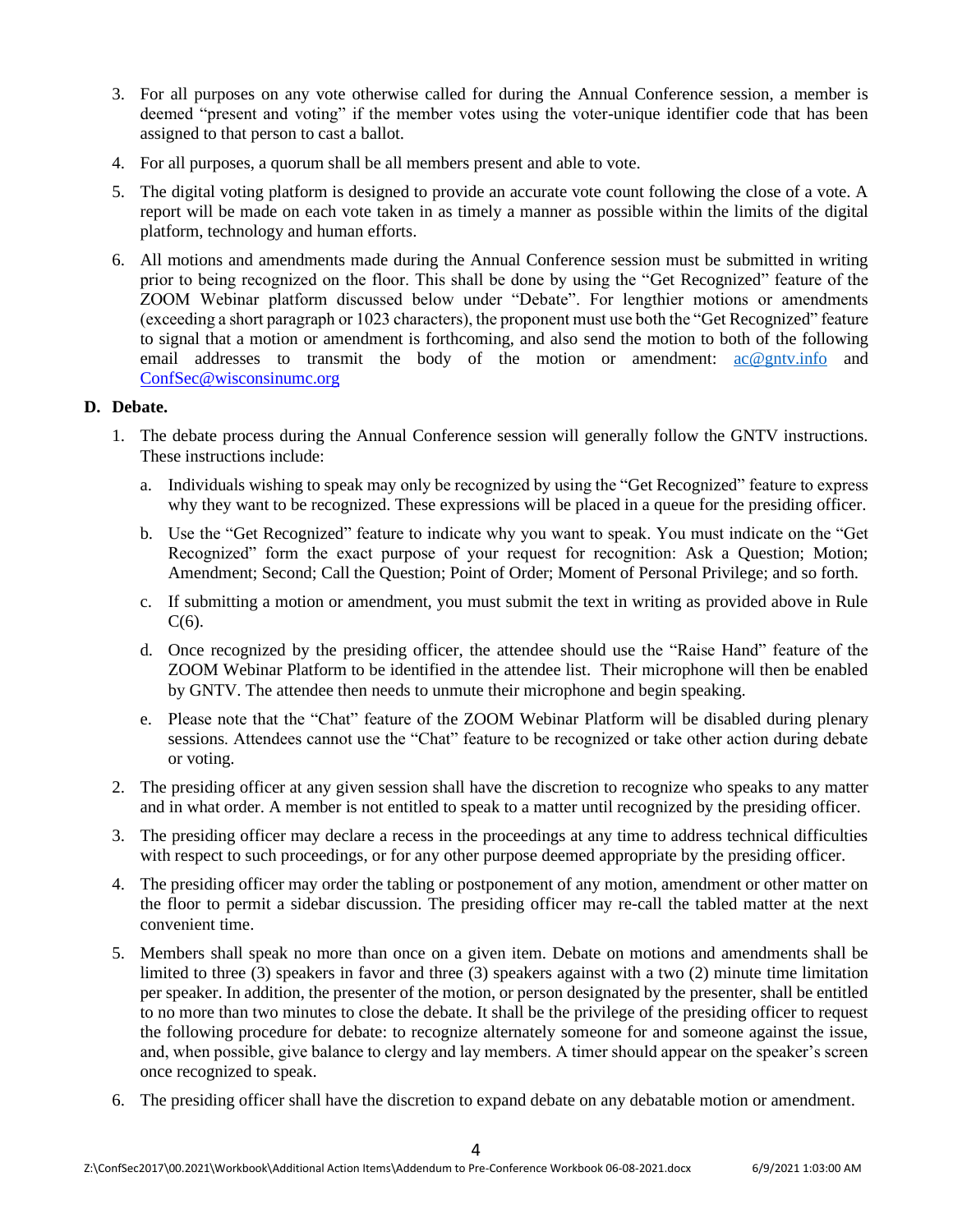# **E. Agenda and Schedule**

- 1. All proposals for action at the 2021 Annual Conference session shall relate to matters essential to the ongoing operation of the Annual Conference. They shall be published electronically in the Pre-Conference Workbook on the Conference website [\(www.wisconsinumc.org\)](http://www.wisconsinumc.org/) and on the Conference Registration website, and shall be available to the members of the Annual Conference prior to the opening of the Annual Conference Session.
- 2. The Agenda for the 2021 Annual Conference Session shall be the list of Action Items published in the Table of Contents of the Pre-Conference Workbook. The Pre-Conference Workbook will be published on the conference website(s) and available for review prior to the opening of the Annual Conference Session. All Action Items published in the Pre-Conference Workbook and any Addenda to the Workbook are automatically before the Annual Conference Session, and do not require a motion or second in order to be considered by the Annual Conference.
- 3. Motions from the floor introducing new material require the suspension of Conference Rule 2.3.4. If the conference votes to suspend this rule, then any resolutions or action items brought to this session of Annual Conference that were not submitted by the established date will be dealt with after the business of the Annual Conference is completed, but before the order of the day for the Ordination and Commissioning Service, at the discretion of the Bishop as time allows.
- 4. The Schedule for the 2021 Annual Conference Session shall be published on the conference website(s) prior to the Annual Conference Session. The schedule, and the sequence in which items are considered, may be adjusted by the Director of Connectional Ministries in consultation with the Bishop, Conference Secretary, and/or the Chairperson of the Conference Program and Arrangements Committee.
- 5. The Action Item format shall include a section for the Proposed Action and may include a Rationale. Only the Proposed Action of an item (typically labeled "Therefore be it resolved…") may be debated or amended. The Rationale (typically labeled "Whereas") is presented for information as a resource for conversation.
- 6. All Action Items will identify the group or individual submitting the action item. That group or individual will be responsible for presenting the Action Item to the Plenary Session of the Annual Conference, and for responding to questions related to the Action Item. Video or Audio Presentations of most Action Items will be pre-recorded to facilitate the flow of the Online Annual Conference Session.
- 7. The Conference Secretary, in consultation with the Bishop and Cabinet, may:
	- a. Combine Proposed Action Items to promote good conversation or clarity of intent.
	- b. Designate one Proposed Action Item as a "Main Motion" and other Proposed Action Items as "Amendments."
	- c. Develop special parliamentary procedures to consider the Action Items.
- 8. In order to facilitate the electronic balloting process, Action Items of a similar nature or subject may be grouped under one motion. In this way multiple related Action Items may be voted upon using a single ballot. GNTV's voting software allows separate votes on multiple related action items to be taken on a single ballot. When that is to be done, it will be clearly indicated in the Pre-Conference workbook.

#### **F. General Parliamentary Procedures.**

- 1. The presiding officer shall decide all questions of order, subject to an appeal to the body in question. In case of such an appeal, the question is not debatable, except that the presiding officer may state the grounds for the decision and the appellant may state the grounds for the appeal.
- 2. Only a member with a voter-unique identifier code has the right to make a motion and to vote.
- 3. A Call to Prayer shall always be in order.
- 4. All motions must be made before speaking to the motion or matter under discussion. If, after discussing a pending question and before relinquishing the floor, a speaker makes a motion of any kind, that motion shall be out of order.
- 5. If a speaker requests the floor without identifying the purpose of their request as "Make a motion" or "Amendment" any motion that person makes prior to relinquishing the floor shall be out of order.
- 6. When a motion is made and seconded, or a report presented or read by the Secretary and then stated by the presiding officer, it shall be deemed in possession of the Annual Conference.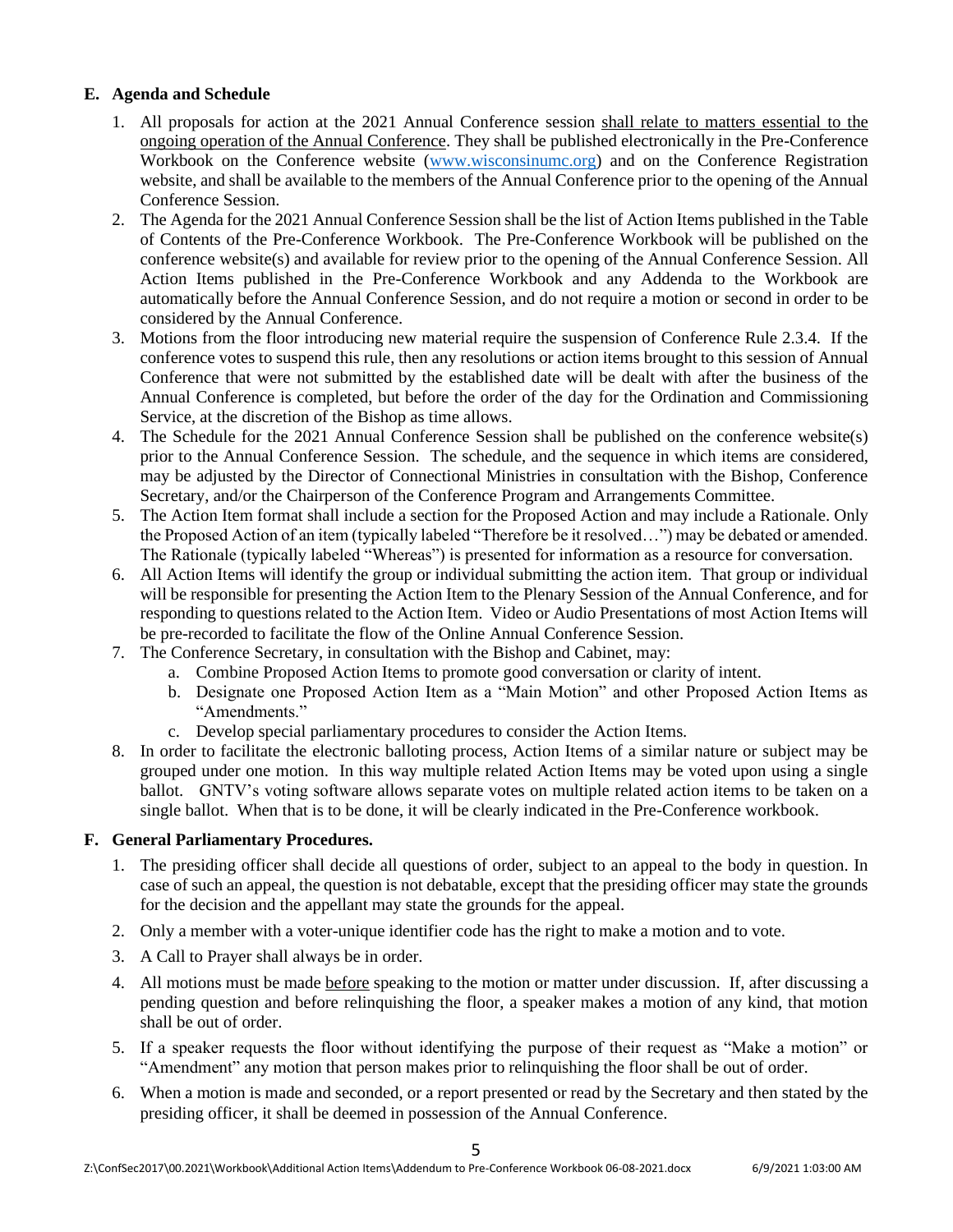- 7. Because all votes taken on the digital platform are counted votes, a motion requesting a count vote and/or a motion to "divide the house" shall not be in order.
- 8. The following motions are not debatable:
	- a. Fix the time to adjourn.
	- b. Adjourn.
	- c. Recess.
	- d. Question of privilege.
	- e. Call for the order of the day.
	- f. Lay on the table.
	- g. Previous question.
	- h. Limit or extend limit of debate.
	- j. Reconsider a non-debatable motion.
	- k. Take from the table.
	- l. Suspend the Rules
- 9. No new motion or Action Item shall be entered until the one under consideration has been disposed of, which may be done by adoption or rejection, but one or more of the following motions may be made, and they shall have precedence in the order in which they are listed, namely:
	- a. Fix time to adjourn.
	- b. Adjourn.
	- c. Recess.
	- d. Lay on the table.
	- e. Order the previous question.
	- f. Postpone to a definite time.
	- g. Commit or refer.
	- h. Amend (by addition, deletion or substitution)
	- i. Postpone indefinitely.
- 10. A main motion may have only one primary amendment and one secondary amendment at any one time.
- 11. A motion "to move the previous question" or to "call the question" is used to request an end to debate on the motion that is currently before the Annual Conference, shall not be debatable, and requires a two-thirds (2/3) majority to pass.
- 12. A motion "to move the previous question (or "call the question") on all that is before us" is used to request an end to all debate on the entire matter before the Annual Conference, and requires a two-thirds (2/3) majority to pass. When a motion "to move the previous question on all that is before us" is approved, the conference then proceeds without further discussion to vote on any secondary amendments, primary amendments, and the main motion (the "Action Item") that are currently being considered.

6